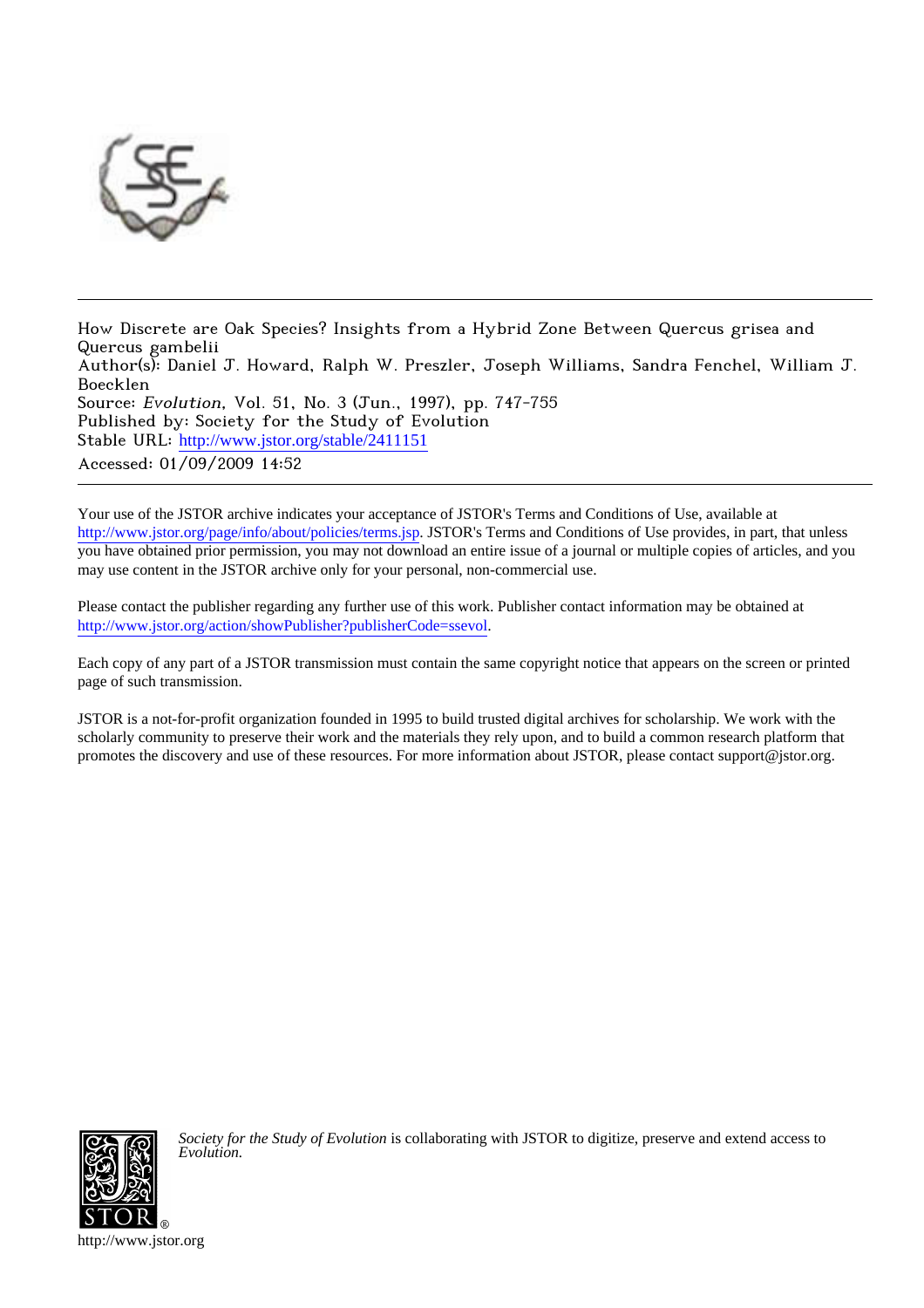# **HOW DISCRETE ARE OAK SPECIES? INSIGHTS FROM A HYBRID ZONE BETWEEN QUERCUS GRISEA AND QUERCUS GAMBELII**

DANIEL J. HOWARD,<sup>1,2</sup> RALPH W. PRESZLER,<sup>1</sup> JOSEPH WILLIAMS,<sup>1,3</sup>

SANDRA FENCHEL,<sup>1</sup> AND WILLIAM J. BOECKLEN<sup>1</sup>

**'Department of Biology, New Mexico State University, Las Cruces, New Mexico 88003** 

**2E-mail: dahoward@nmsu.edu** 

**3Department of Genetics, University of Georgia, Athens, Georgia 30602** 

**Abstract.-The white oaks Quercus gambelii and Q. grisea overlap in distribution in New Mexico and Arizona. Within the region of overlap, there are numerous instances of contact between the two taxa. In some areas of contact morphologically, intermediate trees are common, whereas in others, morphologically intermediate trees are rare or absent. We describe a set of RAPD markers that distinguish between the two species and use these markers to examine patterns of gene exchange in an area of contact in the San Mateo Mountains of New Mexico. The markers are highly coincident with morphology and confirm that hybridization between the two species takes place. Despite the occurrence of hybrids, both species remain distinct, even in areas of sympatry, and marker exchange appears to be limited.** 

**Key words.-Hybridization, introgression, mosaic hybrid zone, oak, Quercus gambelii, Quercus grisea, species.** 

**Received April 29, 1996. Accepted January 13, 1997.** 

**Over the past 20 years, the study of hybrid zones has grown from a backwater of systematics to one of the most dynamic areas in evolutionary biology and ecology. The growth can be attributed to demonstrations via molecular genetic surveys of natural populations that hybrid zones are a common phenomenon (Feder 1979; Patton et al. 1979; Harrison 1986; Howard 1986; DePamphilis and Wyatt 1990; Rieseberg et al. 1991; Arnold 1997). Also, there is a heightened awareness among evolutionists that hybrid zones can provide insight into the role of natural selection in the speciation process (Butlin 1989; Howard 1993), the genetic architecture of reproductive isolation (Harrison 1990; Barton and Gale 1993), and the properties of the species boundary (Harrison and Rand 1989; Harrison 1993). Ecologists have also begun to study hybrid zones, spurred on by interests in the effect of hybridization on the ecological and evolutionary dynamics of associated organisms (Whitham 1989; Boecklen and Spellenberg 1990; Floate and Whitham 1993, 1994; Gaylord et al. 1996), the effect of hybridization on the demographic**  success of field populations (Stucky 1985), the potential role **of hybrid zones as centers of biodiversity (Martinsen and Whitham 1994; Whitham et al. 1994), and the importance of hybridization in the origin and conservation of rare taxa (Rieseberg et al. 1989).** 

**It is widely understood that hybridization and hybrid zones are common among oaks (Trelease 1924; Palmer 1948; Muller 1952; Tucker 1961; Cottam et al. 1982; Spellenberg 1995); and oaks have played a central role in the debate over the importance of introgression in plant evolution (Anderson 1949; Whittemore and Schaal 1991; Rieseberg and Wendel 1993), stimulated thinking on the role of ecological factors in limiting hybridization (Stebbins et al. 1947; Muller 1952; Rushton 1993), and served as model organisms in the development of species concepts that rely on ecological criteria (Van Valen 1976). Despite the perception that hybrid zones are a well-documented phenomenon among oaks, few genetic analyses of oak hybrid zones exist. The presence of hybridization typically is inferred on the basis of morphological characters (Rushton 1993), attributes that may be quite plastic**  **and easily misinterpreted (Jones 1959; Rieseberg 1995). Indeed, estimates of the level of hybridization between two well-studied European oaks Quercus robur and Q. petraea, based on morphology, vary widely (Aas 1993).** 

**Quercus gambelii Nutt. and Q. grisea Liebm. are members of different subsections of the white oaks (Nixon 1993). In general, Q. gambelii has a more northerly distribution than Q. grisea, ranging from Utah and Colorado into northern Mexico (Little 1976), and is typically found at higher elevations, often associated with ponderosa pines. Quercus grisea reaches the northern limits of its range in Arizona and New Mexico (Little 1976), and is a codominant in the pinyonjuniper zone. The two taxa are sympatric at various sites, particularly in New Mexico. Where they occur together, they exhibit varying levels of hybridization, according to morphological classification of trees (Tucker 1961; R. Spellenberg, pers. comm.). In general, hybrids appear to be more common on xeric mountain slopes and much less common in more mesic valleys. A lessening of the quantity and quality of male gametes produced by Q. gambelii on xeric hillsides may account for this pattern (Williams et al., unpubl. data).** 

**To better understand patterns of gene exchange between Q. grisea and Q. gambelii, as well as the structure of local hybrid zones, we undertook the development of randomly amplified polymorphic DNA (RAPD) markers that could differentiate between the two taxa. In this paper, we describe the markers and their patterns of inheritance, examine the multivariate association between the RAPD markers and a suite of morphological characters, document the structure (clinal or mosaic) of a zone of overlap and hybridization in the San Mateo Mountains of New Mexico, and assess the effect of hybridization on the genetic distinctness of the two species.** 

## **MATERIALS AND METHODS**

# **Study Sites and Organisms**

**We collected Q. gambelii leaves from three sites at which Q. grisea did not occur (henceforth called "isolated sites"):**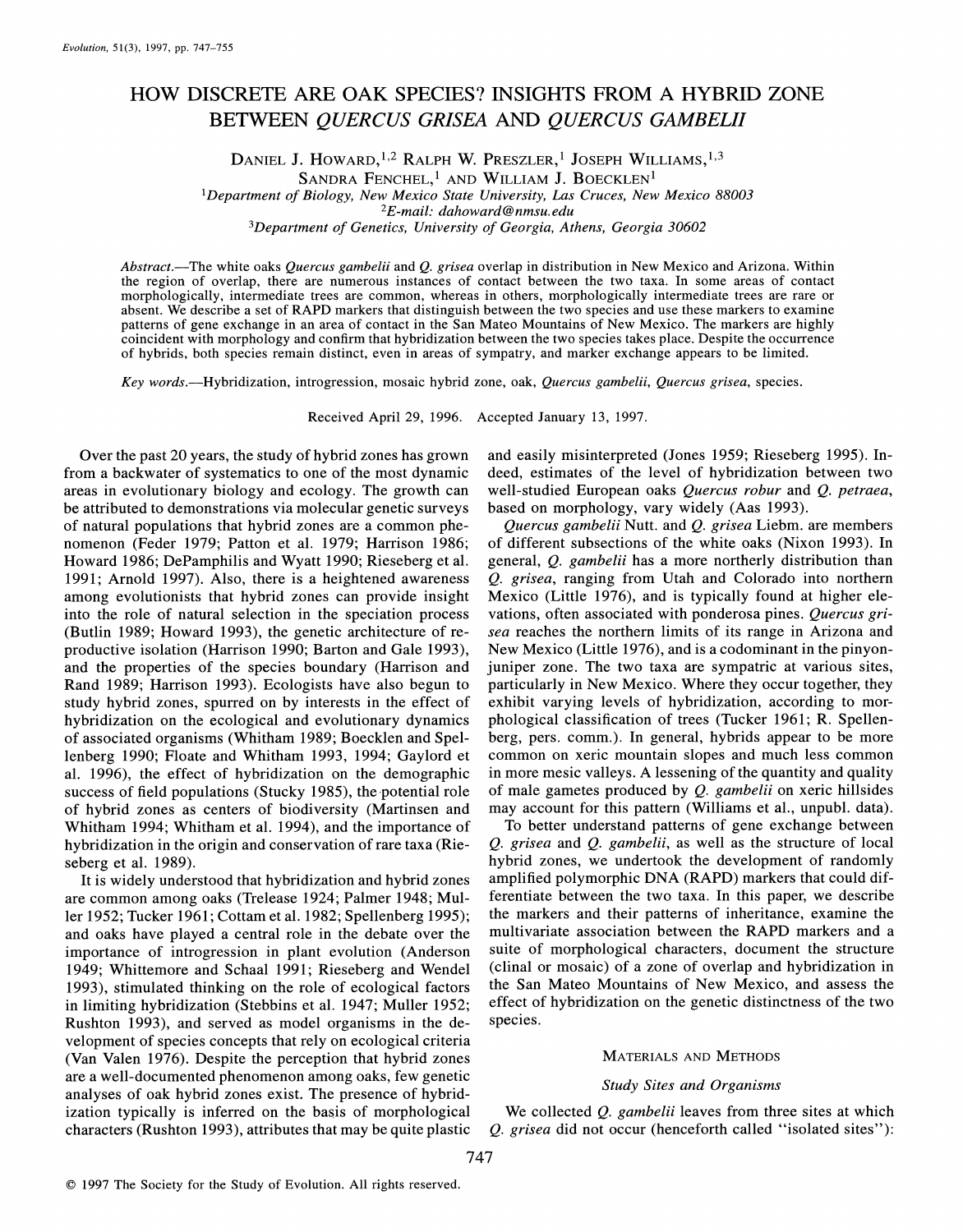

**FIG. 1. Map of the southwestern United States and Northern Mexico showing the ranges of Quercus grisea and Q. gambelii as well as the location of sampling sites. Closed circles represent isolated populations of Q. grisea, open circles represent isolated populations of Q. gambelii, and the triangle represents the San Mateo Mountains.** 

**a site near Boulder, Colorado, far north of the range of Q. grisea, a site in the Black Range Mountains of New Mexico, and a high elevation site in the Chiricahua Mountains of Arizona. We collected Q. grisea from three isolated sites, as well: two sites in Mexico far south of the range of Q. gambelii and a site in the Peloncillos Mountains of New Mexico. Figure 1 shows the locations of the collecting sites and Table 1 provides additional information about collections, including sample sizes.** 

**To document levels of hybridization and patterns of gene exchange in an area of sympatry, we collected from five populations situated in the Mount Withington area of the San Mateo Mountains of central New Mexico. All sites are located near Forest Road 549 and distances between sites given below represent the distances along the road. From the first site (low site), we collected leaves from trees that were classified as Q. grisea on the basis of morphology. The low site is a dry and exposed, relatively flat area. The nearest Q. gambelii occurred approximately 400 m away at the bottom of a small runoff-fed valley. The second site (Gaylord's site) is 15.5 km west of the low site. Gaylord's site occupies an east-facing slope of Mount Withington at an elevation of 2460 m. The area is dominated by Q. grisea, although a few morphologically intermediate trees occur as well. The third site (mixed site) occurs 2.0 km farther along the road, as one ascends the mountain, at an elevation of about 2590 m. The area, which crosses a ridge top, is dry and exposed and contains both parental species and a broad array of intermediates. Trees were not sampled randomly; instead, we attempted to obtain several representatives of each morphological type. The fourth site (Monica Saddle) is 2.2 km from the mixed site. The Monica Saddle site is on a north-facing slope at 2760 m in the mixed conifer zone. All oaks at this site are morphologically Q. gambelii. The fifth and highest site was Grassy Lookout, which is 11.6 km from Monica Saddle. Grassy Lookout is on a west-facing ridge at 2895 m in the spruce-fir zone. All oaks at this site are Q. gambelii in appearance.** All sampled leaves were stored at  $-80^{\circ}$ C prior to **isolation of DNA.** 

**TABLE 1. Oak collecting sites.** 

| Site designation            | Geographic coordinates<br>(lat. and long.)    | <b>Species</b><br>composition | $\boldsymbol{n}$ |
|-----------------------------|-----------------------------------------------|-------------------------------|------------------|
| Isolated sites              |                                               |                               |                  |
| Boulder $CO2$               | $40^{\circ}00'54''N$ , $105^{\circ}16'12''W$  | Q. gambelii                   | 18               |
| Black Range $NM^3$          | 33°22′40″N. 108°13′35″W                       | Q. gambelii                   | 11               |
| Chiricahuas AZ <sup>4</sup> | 31°58′20"N, 109°03′00"W                       | Q. gambelii                   | 12               |
| Peloncillos NM              | $32^{\circ}12'00''$ N, $109^{\circ}00'30''$ W | O. grisea                     | 11               |
| Las Nieves MEX <sup>5</sup> | $26^{\circ}22'30''N$ , $105^{\circ}19'30''W$  | Q. grisea                     | 4                |
| South Durango MEX           | $23^{\circ}50'00''$ N, $104^{\circ}45'30''$ W | O. grisea                     |                  |
| Mount Withington, NM sites  |                                               |                               |                  |
| Low site                    | 34°58′00″N, 107°27′30″W                       | Q. grisea                     | 20               |
| Gaylord's site              | $34^{\circ}57'30''$ N, $107^{\circ}30'35''$ W | Q. grisea                     | 10               |
| Mixed site                  | $34^{\circ}56'30''$ N, $107^{\circ}30'35''$ W | Mixed                         | 88               |
| Monica Saddle               | 33°53′59″N, 107°30′35″W                       | O. gambelii                   | 18               |
| Grassy Lookout              | 33°52'00"N, 107°28'30"W                       | O gambelii                    | 17               |

**1 Sample size.** 

**2 Colorado, U.S.** 

**3 New Mexico, U.S. 4 Arizona, U.S.** 

**5 Mexico.**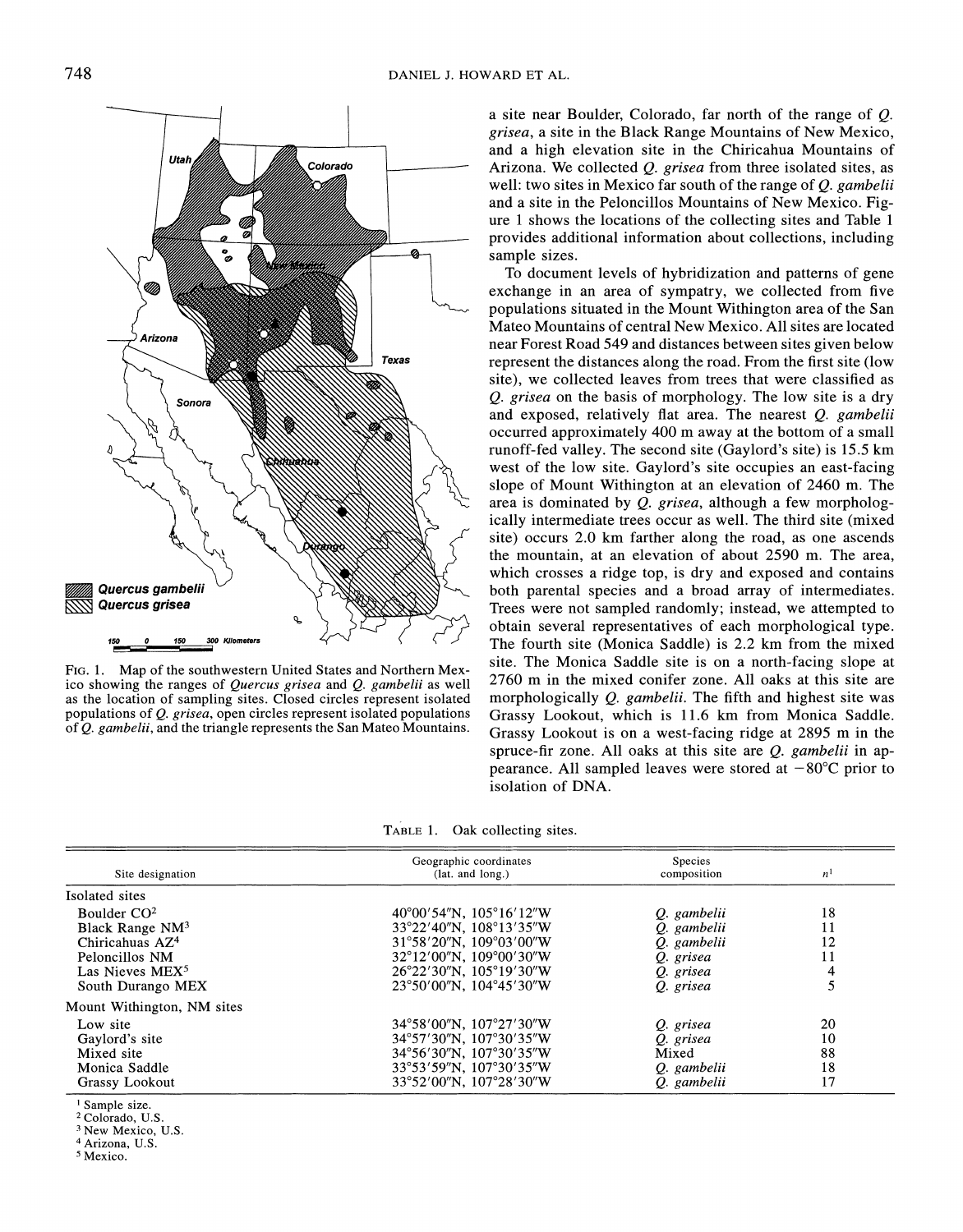**TABLE 2. Summary of scoring procedure for the calculation of character index scores. Each tree was characterized for each primer.**  A character state typical of  $Q$ . grisea was assigned a score of  $-1$ . **A character state typical of Q. gambelii was assigned a score of**  +1. The score of a tree could range from  $-6$  to  $+8$ .

| Primer | Sequence      | Fragment<br>size      | Character<br>state           | Score                |
|--------|---------------|-----------------------|------------------------------|----------------------|
| 111    | AGT AGA CGG G | 712 bp<br>871 bp      | Absent<br>Present<br>Absent  | $+1$<br>$+1$<br>$-1$ |
| 285    | GGG CGC CTA G | $636$ bp              | Present<br>Absent            | $-1$<br>$+1$         |
| 290    | CCG CGA GCA C | 906 bp                | Present<br>Absent            | $+1$<br>$-1$         |
| 438    | AGA CGG CCG G | $1066$ bp             | Present<br>Absent            | $-1$<br>$+1$         |
| 471    | CCG ACC GGA A | $1193$ bp<br>$517$ bp | Present<br>Present<br>Absent | $+1$<br>$+1$<br>$-1$ |
| 540    | CGG ACC GCG T | 926 bp                | Present<br>Absent            | $+1$<br>$^{-1}$      |

**To better understand the geographic structure of the zone of sympatry in the San Mateo Mountains, we identified trees as Q. grisea, Q. gambelii, or hybrid on the basis of morphology along a 6.9-km transect stretching down the side of Mount Withington from Monica Saddle to the mouth of Monica Canyon. To sample, we followed Forest road 549, stopping every 0.3 km to visually inspect all accessible oaks that were within 50 m of the stopping point. The trees were categorized as Q. gambelii, Q. grisea, or hybrid based on a suite of morphological characters described by Aguilar and Boecklen (1992). Morphological descriptions of both species can be found in the Appendix.** 

# **RAPD Analysis**

**To identify diagnostic or species-specific RAPD markers we surveyed individuals of Q. grisea and Q. gambelii from isolated populations. "Diagnostic markers" are markers that occur in all individuals of one species and no individuals of a second species. "Species-specific markers" are markers that are unique to one species but not necessarily found in all individuals. Individuals were characterized with 700 10-bp primers. Six primers provided a total of 14 markers that appeared to be specific (or almost specific) to one species or the other. The markers were used to construct character index scores for individuals from sites of allopatry and from sites within the zone of overlap in the San Mateos.** 

**Character index scores provide a good way to visualize the genotypic composition of a population, and hence the level of isolation and gene exchange between two taxa (Howard and Waring 1991). To construct character index scores for the trees characterized via RAPD analysis, a marker specific to Q. grisea (the presence or absence of a particular fragment)**  was assigned a score of  $-1$ . A marker specific to Q. *gambelii* **was assigned a score of + 1. The character index score of an individual represented the sum of its scores over all six primers (a summary of the scoring procedure can be found in Table 2).** 

**For the RAPD assays, standard DNA extraction procedures for plants were used (Whittemore and Schaal 1991). Genomic**  DNA was stored in TE solution at  $-20^{\circ}$ C. Amplification reactions were performed in volumes of  $25 \mu L$  containing  $5 \mu L$ ng of genomic DNA;  $10.4 \mu L$  of sterile water;  $2.5 \mu L$  of  $10X$ amplification buffer; 10.0  $\mu$ L of a mixture of dNTPs with **equal volumes of 1 mM dATP, dCTP, dGTP, and dTTP; 1.0**   $\mu$ L of a 10-bp primer (15 ng/ $\mu$ L); and 0.1  $\mu$ L of DNA taq polymerase (5 units/ $\mu$ L). The thermal cycler was pro**grammed for one cycle of 3 min at 92?C (denaturation), 1**  min at 36<sup>o</sup>C (annealing), and 2 min at 72<sup>o</sup>C (extension), fol**lowed by 45 cycles of 1 min at 94?C, 1 min at 36?C, and 2 min at 72?C. Amplification products were separated by electrophoresis in a 1.4% agarose gel and were detected by staining with ethidium bromide. Bands containing as little as 1 ng of DNA can be detected by direct examination of such a gel in ultraviolet light. The sizes of amplification products were estimated using methods described in Cain and Murray (1994).** 

### **Inheritance Patterns of RAPD Markers**

**We investigated the pattern of inheritance of markers by**  amplifying the DNA of parental and  $F_1$  individuals from two **hybrid crosses. The first cross was carried out at Monica Canyon, a site between Gaylord's site and the low area. The second cross was performed at the mixed site. We began by stripping male buds from branches of Q. gambelii and bagging the branches with number 6 white paper bags before female flowers became receptive. Pollen from Q. grisea was gathered by picking catkins from a tree and allowing the catkins to dry and dehisce in paper bags for up to 24 hours. To pollinate female flowers, we temporarily removed bags and touched wet stigmatic surfaces with a pollen dipped plasti-filamented touch-up paint brush. The bags were then replaced on the branches until natural pollination was no longer a possibility.** 

**Mature acorns were allowed to fall into protective screens placed around each branch. Acorns were planted in a greenhouse in a 5:1 mixture of standard potting soil (Sunshine Mix; Fison's Horticulture Inc., Bellevue, WA) and native soil. Pots were watered every four days, and temperature was held to a daily maximum of 25.5?C. Leaves from seedlings with more than two leaves were sampled four months after planting. Samples were placed on ice for several hours and then**  frozen at  $-80^{\circ}$ C.

## **Morphological Analysis**

**We quantified patterns of leaf morphology of trees from the mixed site by haphazardly sampling 10 leaves from each of the 88 trees and measuring perimeter, area, length, width, petiole length, number of lobes, and depth of lobes. We then subsampled three leaves and measured the densities of uppersurface and lower-surface hairs, the number of rays per lowersurface hair, and the number of rays per upper-surface hair. Finally, we calculated means for each tree, and natural-log transformed the means.** 

**We used canonical correlation analysis (Dixon et al. 1990) to test for a linear association between our RAPD markers and the set of morphological variables described above. Ca-**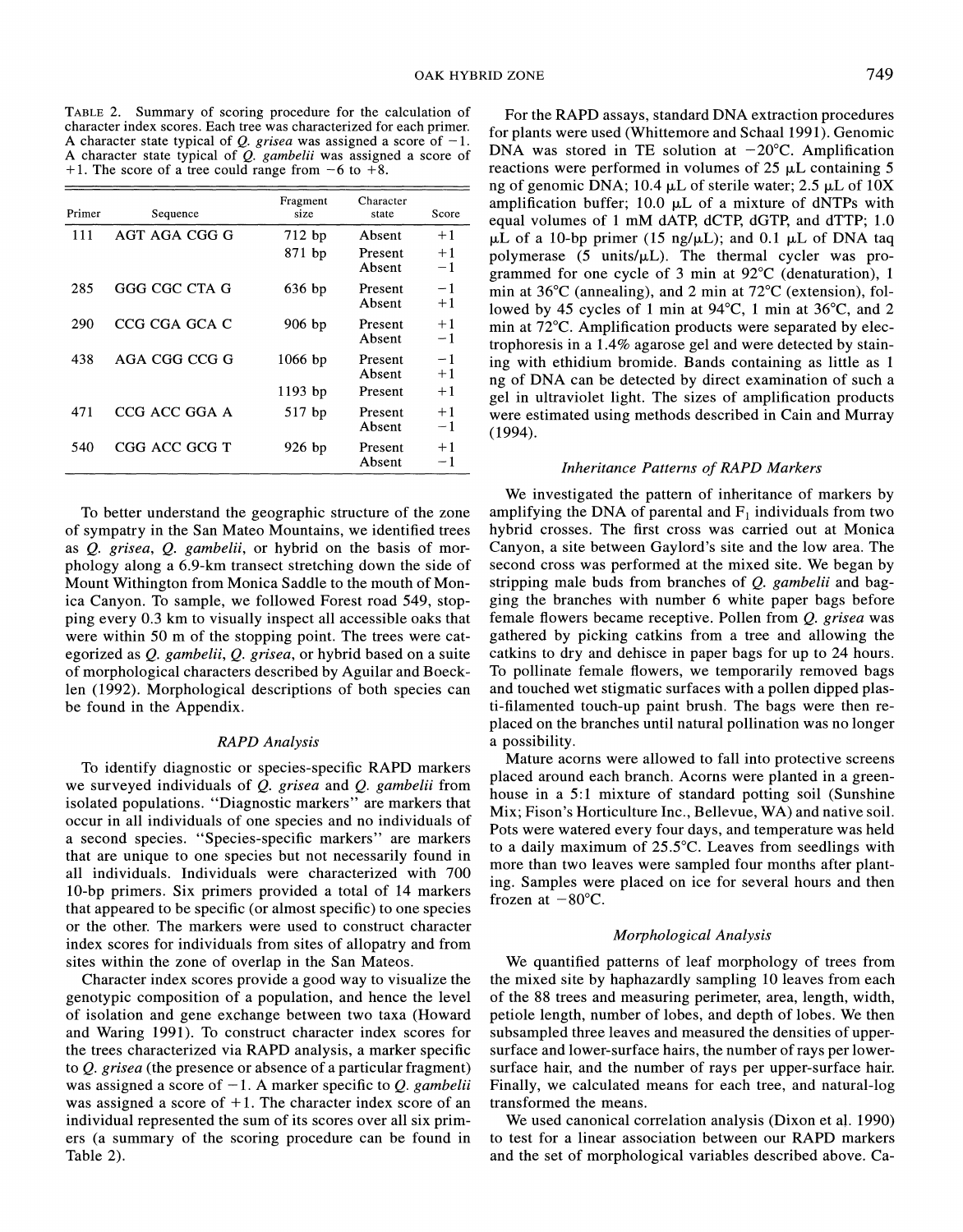| Q. grisea                      |                  |                                 |                |                    |                    |                    |
|--------------------------------|------------------|---------------------------------|----------------|--------------------|--------------------|--------------------|
|                                | Pelen-           |                                 | Q. gambelii    |                    |                    |                    |
| Primer                         | South<br>Durango | North<br>Durango                | cillos<br>Mts. | Col. <sup>1</sup>  | Chir. <sup>2</sup> | Black<br>Range     |
| 111                            |                  |                                 |                |                    |                    |                    |
| $\boldsymbol{n}$<br>712<br>871 | 5<br>1.00        | $\overline{\mathbf{4}}$<br>1.00 | 11<br>1.00     | 18<br>0.16<br>0.94 | 12<br>0.25<br>1.00 | 11<br>0.27<br>1.00 |
| 285                            |                  |                                 |                |                    |                    |                    |
| n<br>636                       | 5<br>1.00        | 4<br>1.00                       | 11<br>1.00     | 18<br>0.06         | 12                 | 11                 |
| 290                            |                  |                                 |                |                    |                    |                    |
| n<br>906                       | 5                | 4                               | 11<br>0.09     | 18<br>0.94         | 12<br>1.00         | 11<br>0.91         |
| 438                            |                  |                                 |                |                    |                    |                    |
| n<br>1066<br>1193              | 5<br>0.80        | 4<br>1.00                       | 11<br>1.00     | 18<br>0.11<br>0.61 | 12<br>0.67         | 11<br>0.73         |
| 471                            |                  |                                 |                |                    |                    |                    |
| n<br>517                       | 5                | 4                               | 11<br>0.27     | 18<br>1.00         | 12<br>1.00         | 11<br>1.00         |
| 540                            |                  |                                 |                |                    |                    |                    |
| n<br>926                       | 5<br>0.40        | 4                               | 11             | 18<br>1.00         | 12<br>1.00         | 11<br>1.00         |

**TABLE 3. Frequencies of RAPD fragments in isolated populations of Q. grisea and Q. gambelii.** 

**<sup>1</sup>Colorado.** 

**<sup>2</sup>Chiricahua Mountains.** 

**nonical correlation analysis is an extension of linear regression and correlation analysis and is a common multivariate technique used to examine patterns of covariation between two sets of variables.** 

# **RESULTS**

**The 10-bp primers 111, 285, 290, 438, 471, and 540 from the University of British Columbia (Biotechnology Laboratory, Vancouver) provided character states (the presence or absence of particular fragments) specific to either Q. grisea or Q. gambelii. The DNA fragments and their frequency of occurrence in isolated populations of the two species are shown in Table 3. To understand how species-specific markers were identified, consider primer 111. Primer 111 provided three markers: (1) an 871-bp fragment unique to isolated Q. gambelii; (2) the absence of this fragment, which was considered unique to isolated populations of Q. grisea (although one Q. gambelii individual from Colorado lacked the fragment); and (3) the absence of a 712-bp fragment, a character state found only in isolated populations of Q. gambelii.** 

**Although some of the So-called species-specific markers were not unique to one species or the other, in most cases the presence of a marker in the "wrong" species was limited to a single population. For example, we considered the 926-bp fragment amplified by primer 540 to be a marker of Q. gambelii, even though it occurred in Q. grisea, because its occurrence was limited to a single population quite distant from the area of sympatry. On the other hand, we did not consider the 712-bp fragment, amplified by primer 111, a Q.** 



**FIG. 2. Box plots of the distribution of character index scores found in isolated and sympatric populations. The upper and lower borders of the boxes represent the 90th and 10th percentiles, respectively. The constricted sections of the boxes span the 25th to 75th percentiles. Medians are given by horizontal bars. The closed circles and closed squares give the range of scores observed in the populations. The closed squares are used for isolated populations and the closed circles are used for populations from the zone of sympatry in the San Mateo Mountains. Pure Quercus grisea have**  character index scores at or near  $-6$  and pure *Q. gambelii* have **scores at or near +8.** 

**grisea marker because it occurred in all three isolated populations of Q. gambelii at moderate frequencies.** 

**From the 14 markers provided by the six primers we constructed character index profiles of each population. The character index score of an individual tree represented the sum of its scores over all six primers. Because there were more Q.** gambelii  $(+1)$  markers than *Q.* grisea  $(-1)$  markers the score of a tree could range from  $-6$  to  $+8$  (Fig. 2). Scores **of trees from the three isolated populations of Q. gambelii**  ranged from  $+5$  to  $+8$ . Scores of trees from the three isolated **populations of Q. grisea ranged from**  $-6$  **to**  $-2$ **. The scores of trees from the mixed population, in which we sampled the**  full range of morphological types, ranged from  $-6$  to  $+8$ , with the majority of scores clustered from  $-2$  to  $+3$ . Thus, **the character index scores support the contention that extensive hybridization occurs at this site. Because we did not sample randomly at the mixed site, we cannot provide an estimate of the percentage of hybrids in the mixed population. However, 89% of the trees sampled harbored markers of both species and hence showed evidence of mixed ancestry. Table 4 shows the frequency of RAPD fragments in trees sampled at the mixed site, as well as in other populations near or within the zone of sympatry.** 

**Quercus grisea from Gaylord's site, which is 2 km from the mixed site and contains some morphologically intermediate trees, also displayed evidence of mixed ancestry. All**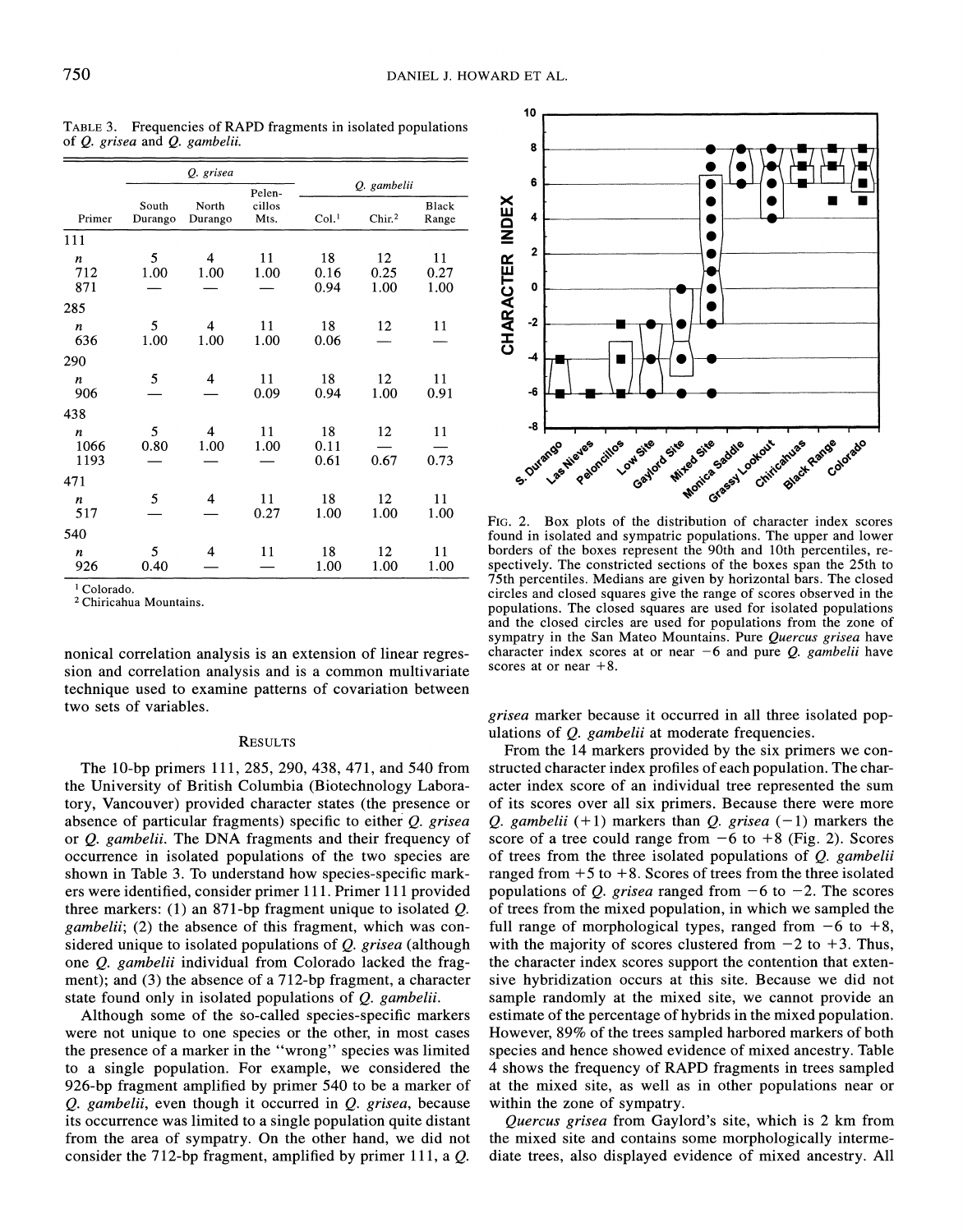|                                  | Populations        |                    |                    |                    |                    |
|----------------------------------|--------------------|--------------------|--------------------|--------------------|--------------------|
| Primer                           | Low<br>site        | Gaylord's<br>site  | Mixed<br>site      | Monica<br>Saddle   | Grassy<br>Lookout  |
| 111                              |                    |                    |                    |                    |                    |
| $\boldsymbol{n}$<br>712<br>871   | 20<br>1.00<br>0.65 | 10<br>1.00<br>0.10 | 88<br>0.68<br>0.81 | 18<br>0.28<br>1.00 | 17<br>0.35<br>1.00 |
| 285                              |                    |                    |                    |                    |                    |
| $\boldsymbol{n}$<br>636          | 20<br>1.00         | 10<br>0.90         | 88<br>0.82         | 18<br>0.11         | 17<br>0.12         |
| 290                              |                    |                    |                    |                    |                    |
| n<br>906                         | 20<br>0.25         | 10<br>0.60         | 88<br>0.93         | 18<br>1.00         | 17<br>1.00         |
| 438                              |                    |                    |                    |                    |                    |
| $\boldsymbol{n}$<br>1066<br>1193 | 20<br>0.95         | 10<br>1.00         | 88<br>0.83<br>0.15 | 18<br>0.94         | 17<br>0.12<br>0.59 |
| 471                              |                    |                    |                    |                    |                    |
| $\boldsymbol{n}$<br>517          | 20<br>0.05         | 10<br>0.30         | 88<br>0.65         | 18<br>1.00         | 17<br>1.00         |
| 540                              |                    |                    |                    |                    |                    |
| n<br>926                         | 20<br>0.15         | 10<br>0.60         | 88<br>0.69         | 18<br>1.00         | 17<br>1.00         |

**TABLE 4. Frequencies of RAPD fragments in populations from a zone of sympatry between Q. grisea and Q. gambelii.** 

**TABLE 5.** Fragment patterns of parents and  $F_1$  individuals in two **crosses between Q. grisea and Q. gambelii. The four trees used in the crosses were from the zone of sympatry in the San Mateo Mountains. Quercus grisea was the pollen donor in both crosses. Numbers**  in parentheses under the  $F_1$  column give the number of offspring **displaying a particular fragment pattern.** 

|       |                                        | Parents                   |                                                 |                                                                                               |
|-------|----------------------------------------|---------------------------|-------------------------------------------------|-----------------------------------------------------------------------------------------------|
| Cross | Primer                                 | gris                      | gam                                             | $F_1$                                                                                         |
| 1     | 111                                    | 712<br>871                | 712<br>871                                      | 712/871(10), 712(1), 871(2)                                                                   |
|       | 285<br>290<br>438<br>471<br>540        | 636<br>1066               | 906<br>517<br>926                               | $636(3), -110$<br>906(13)<br>$1066(11), -2$ <sup>*</sup><br>517(12)<br>926(13)                |
| 2     | 111<br>285<br>290<br>438<br>471<br>540 | 712<br>636<br>906<br>1066 | 871<br>636<br>906<br>1066<br>1193<br>517<br>926 | 712/871(6), 712(8)<br>636(14)<br>906(14)<br>$1066/1193(12), 1066(2)$ **<br>517(14)<br>926(14) |
|       |                                        | 926                       |                                                 |                                                                                               |

**\* Statistically significant deviation (P < 0.05) from random segregation** 

**expectations. \*\* Statistically significant deviation (P < 0.01) from random segregation expectations.** 

**but one tree from this site contained markers of both species. Quercus grisea farther from the mixed site also manifested evidence of introgression. At the low site, 80% of the trees had genotypes indicative of mixed ancestry. Despite the evidence of introgression at both sites, the preponderance of markers in most trees were typical of Q. grisea. Indeed, most of the trees from the two sites had character index scores that fell within the range found in isolated populations of Q. grisea (Fig. 2). This reflects the fact that isolated trees sometimes lacked one or more species-specific markers and occasionally harbored a marker considered typical of the other species.** 

**Quercus gambelii from Monica Saddle and Grassy Lookout showed less evidence of introgression. Eleven percent of the trees sampled from Monica Saddle and 24% of the trees from Grassy Lookout harbored markers of both species and were considered to have mixed ancestry. The character index profiles of these populations closely resembled the character index profiles of isolated Q. gambelii, with only two trees (both from Grassy Lookout) exhibiting scores outside the range seen in isolated populations (Fig. 2). Thus, gene flow between the two species appears to be asymmetrical. Genomic elements of Q. gambelii occur more frequently in trees that are morphologically Q. grisea than vice versa.** 

**Table 5 displays the phenotypes of the parents and offspring of two crosses between Q. gambelii and Q. grisea. In general, the inheritance patterns of the species-specific RAPD markers of Q. gambelii and Q. grisea could be accommodated within a Mendelian framework that assumes amplified fragments are dominant character states and each fragment represents a different locus. For example, consider primer 285. In the second cross, both parents displayed the 636-bp fragment, as did all 14 offspring. These patterns are consistent with the idea that one or both parents were homozygous for**  **this fragment. In the first cross, only the Q. grisea parent displayed the 636-bp fragment and the fragment occurred in three of 13 offspring. These observations are consistent with the idea that the Q. grisea parent was heterozygous for the 636-bp fragment (Chi-square =**  $3.769$ **, df = 1,**  $P > 0.05$ **).** 

**The patterns of inheritance that could not be accommodated within this framework were those involving primer 438. In the second cross, the female parent exhibited the 1066-bp fragment and the 1193-bp fragment, whereas the male parent displayed only the 1066-bp fragment. All of the offspring exhibited the 1066-bp fragment, and 12 of 14 displayed the 1193-bp fragment. The first result is consistent with the hypothesis that one or both parents were homozygous for the 1066-bp fragment. However, the second result deviates significantly from a model that assumes the female parent was heterozygous for the 1193-bp fragment (Chi-square = 7.14,**   $df = 1, P < 0.01$ . The patterns of inheritance in the first **cross, in which the female parent exhibited neither fragment and the male parent displayed the 1066-bp fragment, suggests that the male parent was heterozygous for the fragment. But again, a greater than expected number of offspring displayed**  the fragment (Chi-square =  $6.230$ , df =  $1, P < 0.05$ ).

**The irregular segregation reported here for the products of primer 438 does not preclude the use of this primer in the analysis of the Q. grisea-Q. gambelii hybrid zone. Despite the segregation distortion, all of the phenotypes displayed by the offspring could be inferred to have occurred in the parents. In other words, the banding patterns associated with the primer do not appear to represent artifacts.** 

**Canonical correlation analysis of trees from the mixed site indicated a highly significant linear association between the presence or absence of RAPD markers and the set of morphological variables (Table 6). A single pair of canonical**  variables was significant (Chi-square  $= 187.5$ , df  $= 88, P <$ **0.001) and exhibited a canonical correlation of 0.89 (Fig. 3).**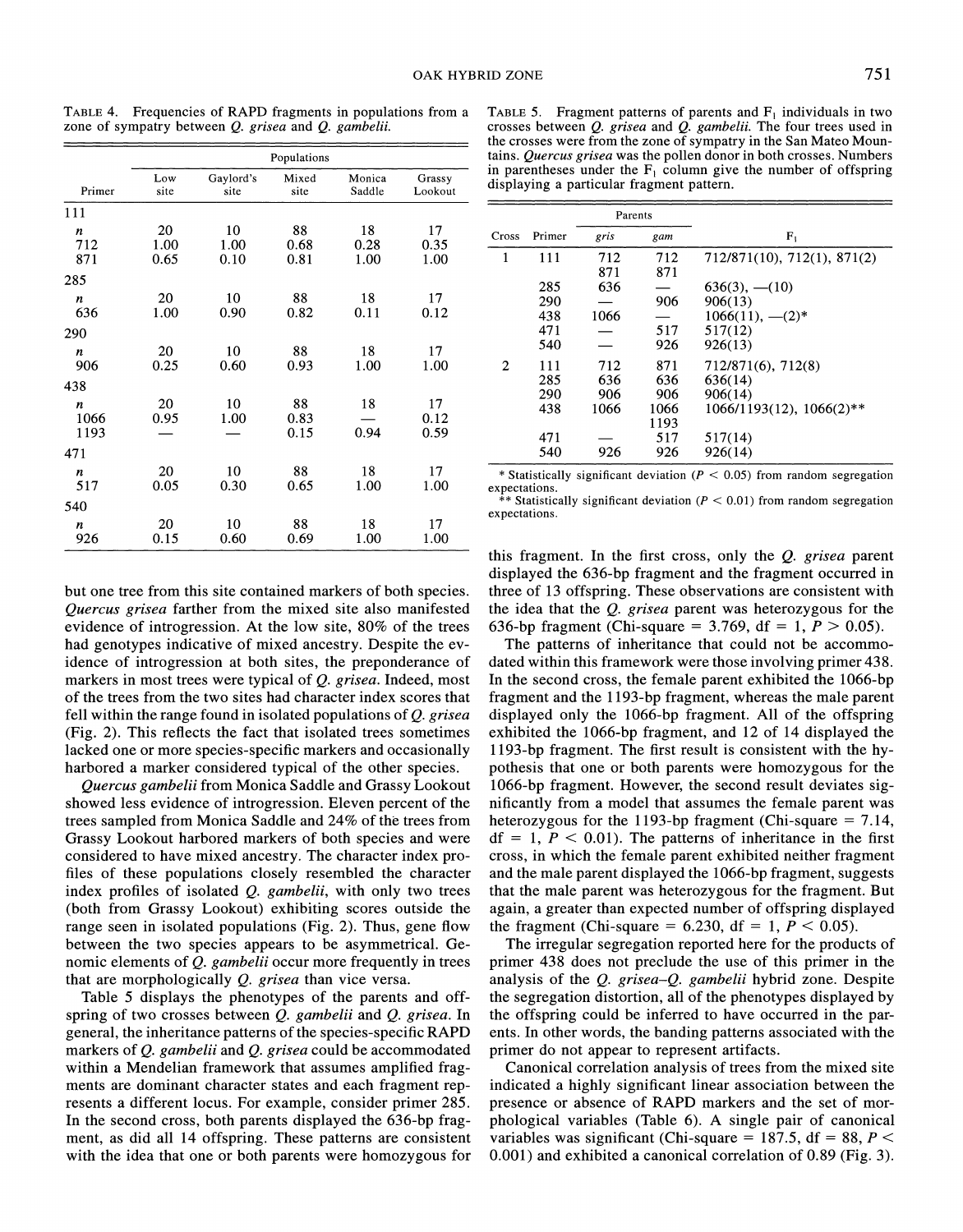**TABLE 6. Canonical variable (CV) loadings for the set of RAPD markers and for the set of morphological variables. RAPD markers are indicated by primer number and fragment size. Variable loadings are correlations between the canonical variables and the original variables.** 

| <b>RAPD</b> markers<br>(primer: fragment) | CV1      | Morphological<br>variables          | CV1      |
|-------------------------------------------|----------|-------------------------------------|----------|
| $285:636$ bp                              | 0.784    | Perimeter                           | $-0.953$ |
| $290:906$ bp                              | $-0.225$ | Area                                | $-0.890$ |
| 471: 517 bp                               | $-0.682$ | Length                              | $-0.813$ |
| 438: 1066 bp                              | 0.662    | Width                               | $-0.898$ |
| 438: 1193 bp                              | $-0.354$ | Petiole length                      | $-0.709$ |
| 111: 871 bp                               | $-0.318$ | Number of lobes                     | $-0.591$ |
| $111:712$ bp                              | 0.685    | Lobe depth                          | $-0.903$ |
| 540: 926 bp                               | $-0.452$ | Density of hairs<br>(lower surface) | $-0.591$ |
|                                           |          | Rays per hair<br>(lower surface)    | 0.867    |
|                                           |          | Density of hairs<br>(upper surface) | $-0.406$ |
|                                           |          | Rays per hair<br>(upper surface)    | 0.903    |

**The first canonical variable representing leaf morphology chiefly corresponded to decreasing leaf size and increasing numbers of rays per leaf hair, while the first canonical variable representing the RAPD markers largely corresponded to markers generated by four primers: 285 (636-bp fragment); 438 (1066-bp fragment); 111 (712-bp fragment); and 471 (absence of 517-bp fragment) (Table 6). The canonical variable generally ordinated individuals from those resembling Q. gambelii (lower left in Fig. 3) to those resembling Q. grisea (upper right in Fig. 3).** 

**The set of RAPD markers faithfully represented variation in the set of morphological variables, as all squared multiple correlation coefficients between the morphological variables and the set of RAPD markers were significant (Table 7). The RAPD markers explained over 50% of the variation in leaf area, perimeter, length, width, petiole length, lobe depth, and rays per leaf hair (see R2 column, Table 7). The morphological variables with the weakest associations with RAPD markers were numbers of lobes, density of lower surface hairs, and density of upper surface hairs. RAPD markers explained approximately 35% of the variation in the first two variables and approximately 19% of the variation in the last variable (Table 7).** 

**The set of morphological variables significantly predicted the presence or absence of some RAPD markers, but not others (Table 7). For example, the set of morphological vari**ables explained approximately  $39-53\%$  ( $P < 0.001$ ) of the **variation in the presence of the 636-bp fragment amplified by primer 285, the 517-bp fragment amplified by primer 471, and the 712-bp fragment amplified by primer 111. However, the set of morphological variables explained less than 16%**   $(P > 0.32)$  of the variation in the presence of the 906-bp **fragment amplified by primer 290.** 

**The fact that RAPDs and morphology generally agree with regard to the identification of Q. gambelii, Q. grisea, and hybrids means that it is reasonable to rely on morphology to assess the structure of the zone of contact between the two taxa on the slopes of Mount Withington. Table 8 shows the** 



**FIG. 3. Multivariate association between the set of RAPD markers and the set of morphological variables as described by the first pair of canonical variables (CVI). The relationship is highly significant**   $(P < 0.001)$  and exhibits a squared multiple correlation coefficient **of 0.789. The characterization of individual trees as Quercus gambelii, Q. grisea, or hybrid is based on the morphological classification scheme of Aguilar and Boecklen (1992).** 

**taxonomic composition of oaks at sites along a 6.9-km transect stretching from Monica Saddle near the top of the mountain to Monica Canyon at the base of the mountain. Quercus gambelii clearly predominates at sites near the top and Q. grisea clearly predominates at sites near the base. In between, the two species form a mosaic with Q. grisea predominating on open, south-facing slopes, and Q. gambelii predominating** 

**TABLE 7. Squared multiple correlations between each morphological variable and the set of RAPD markers, and between each RAPD marker and the set of morphological variables.** 

| Morphological<br>variable | R <sup>2</sup> | $F_{8,74}$  | $\boldsymbol{P}$ |
|---------------------------|----------------|-------------|------------------|
| Perimeter                 | 0.724          | 24.27       | < 0.001          |
| Area                      | 0.655          | 17.55       | < 0.001          |
| Length                    | 0.556          | 11.57       | < 0.001          |
| Width                     | 0.666          | 18.47       | ${}_{0.001}$     |
| Petiole length            | 0.513          | 9.75        | < 0.001          |
| Number of lobes           | 0.350          | 4.96        | < 0.001          |
| Lobe depth                | 0.663          | 18.16       | < 0.001          |
| Density of hairs          | 0.346          | 4.89        | < 0.001          |
| (lower surface)           |                |             |                  |
| Rays per hair             | 0.618          | 14.98       | < 0.001          |
| (lower surface)           |                |             |                  |
| Density of hairs          | 0.190          | 2.17        | 0.040            |
| (upper surface)           |                |             |                  |
| Rays per hair             | 0.651          | 17.25       | < 0.001          |
| (upper surface)           |                |             |                  |
| RAPD marker               |                |             |                  |
| (primer: fragment)        | $R^2$          | $F_{11,71}$ | $\boldsymbol{P}$ |
| 285: 636 bp               | 0.533          | 7.38        | < 0.001          |
| 290: 906 bp               | 0.154          | 1.17        | 0.328            |
| 471: 517 bp               | 0.482          | 6.01        | < 0.001          |
| 438: 1066 bp              | 0.385          | 4.04        | < 0.001          |
| 438: 1193 bp              | 0.221          | 1.83        | 0.085            |
| 111: 871 bp               | 0.226          | 1.88        | 0.078            |
| $111:712$ bp              | 0.456          | 5.40        | < 0.001          |
| 540: 926 bp               | 0.236          | 1.99        | 0.060            |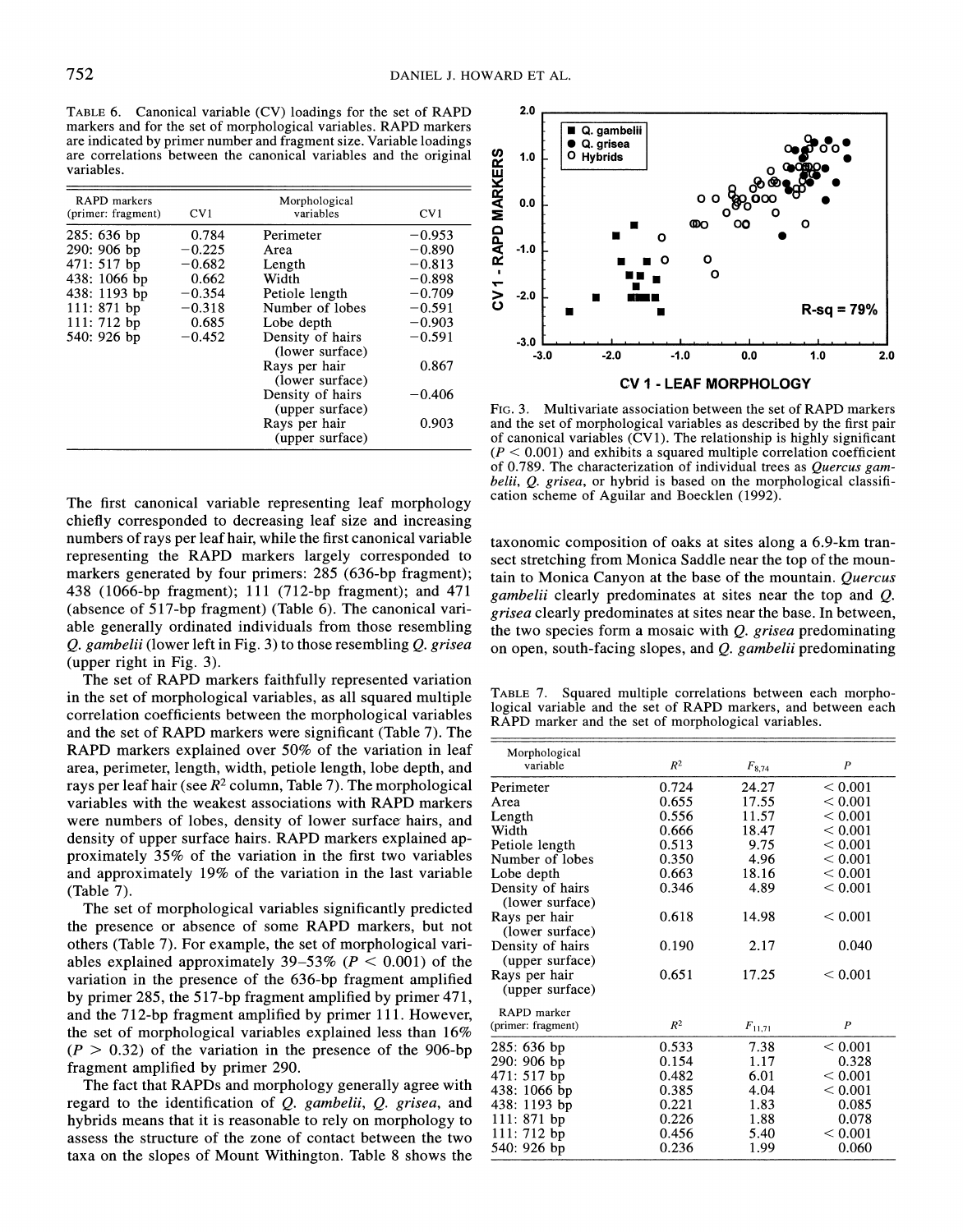**TABLE 8. The percentage of Q. grisea, Q. gambelii, and hybrids present at a series of sites extending from Monica Saddle near the top of Mount Withington to the base of the mountain. Sites are separated by 0.3 km. All accessible trees (to a maximum of 20) within 50 meters of the stopping point were examined and categorized on the basis of a suite of morphological characters.** 

|                  |                  |         |       | $\%$ hy- |                                                                                 |
|------------------|------------------|---------|-------|----------|---------------------------------------------------------------------------------|
| Site             | $\boldsymbol{n}$ | $%$ gam | %gris | brids    | Description of site                                                             |
| Monica           | 20               | 100     |       |          | North-facing slope                                                              |
| $0.3 \text{ km}$ | 20               | 100     |       |          | East by northeast-facing<br>slope                                               |
| $0.6 \text{ km}$ | 20               | 100     |       |          | East-facing slope                                                               |
| $0.9 \text{ km}$ | 20               | 100     |       |          | North side of draw                                                              |
| $1.2 \text{ km}$ | 20               | 55      | 10    | 35       | East-facing slope                                                               |
| $1.5 \text{ km}$ | 20               | 15      | 60    | 25       | East by southeast–facing<br>slope                                               |
| 1.8 km           | 0                |         |       |          | East by southeast–facing<br>slope                                               |
| $2.1 \text{ km}$ | 20               | 90      |       | 10       | Northeast-facing slope<br>(within 100 m of<br>southern border of<br>mixed site) |
| $2.4 \text{ km}$ | 20               | 30      | 20    | 50       | East by northeast-facing<br>slope (on northern bor-<br>der of mixed site)       |
| $2.7 \text{ km}$ | 20               | 75      |       | 25       | North-facing slope                                                              |
| $3.0 \text{ km}$ | 20               | 90      |       | 10       | North to south–facing<br>outcrop                                                |
| 3.3 km           | 1                | 100     |       |          | Southeast-facing slope                                                          |
| $3.6 \text{ km}$ | 1                |         | 100   |          | Southeast-facing slope                                                          |
| $3.9 \text{ km}$ | 20               | 100     |       |          | North by northeast-fac-<br>ing slope                                            |
| 4.2 km           | 0                |         |       |          | Southeast-facing ridge                                                          |
| $4.5 \text{ km}$ | 20               | 100     |       |          | North-facing slope                                                              |
| $4.8 \text{ km}$ | 6                |         | 100   |          | Southeast-facing slope                                                          |
| 5.1 km           | 9                |         | 78    | 22       | South-facing slope                                                              |
| 5.4 km           | 9                |         | 89    | 11       | Northeast by east-facing<br>slope                                               |
| 5.7 km           | 0                |         |       |          | Southeast-facing, almost<br>flat                                                |
| $6.0 \text{ km}$ | 0                |         |       |          | Almost flat                                                                     |
| $6.3 \text{ km}$ | 0                |         |       |          | Almost flat                                                                     |
| 6.6 km           | 0                |         |       |          | Almost flat                                                                     |
| 6.9 km           | 11               |         | 73    | 27       | Almost flat                                                                     |

**on north-facing slopes and in draws. Wherever the two species occur together, intermediates also occur, but hybrids do not appear to outnumber morphologically "pure" individuals at any of the sites surveyed.** 

## **DISCUSSION**

**Quercus grisea and Q. gambelii are clearly quite similar genetically. In our survey of 700 10-bp primers, only six provided character states that were consistently associated with one species or the other. We hasten to note that many primers failed to amplify any DNA fragments and others amplified poorly and inconsistently. Moreover, we ignored some potentially diagnostic markers because the intensity of banding was weak. Therefore, six of 700 should not be interpreted as a genetic distance measure. Nevertheless, the two species were similar genetically and this similarity contrasts rather sharply with their morphological distinctness and their placement in separate subsections of the white oaks. The small number of species-specific markers tends to support the inference of Stebbins (1950) that the number of genes** 

**that differ between species of oaks is considerably smaller than is the case with most other plant species. Stebbins based this inference on the finding, unusual among plants, that trees resembling parentals could be recovered from the progeny of hybrid oaks, even when the number of progeny was quite small. Electrophoretic data also support Stebbins-genetic distances between species of oaks tend to be relatively small (Guttman and Weigt 1989; Kim et al. 1993).** 

**Although the number of markers that separate Q. gambelii and Q. grisea is relatively small, the fact that these markers demonstrated geographic consistency indicates that each species is distinct and each has some genetic cohesion. Perhaps the most compelling evidence for the cohesion of the species emerges from a consideration of their genetic interactions in the San Mateo Mountains. At the mixed site, on the north side of Mount Withington, both parentals as well as a full suite of intermediate individuals occur, according to the genetic as well as morphological evidence (Figs. 2, 3). Moreover, other morphologically intermediate trees occur at numerous sites along a transect stretching from Monica Saddle to Monica Canyon (Table 8). Despite the hybridization, trees that appear to be "pure" on the basis of morphology predominate at most sampling sites on Mount Withington. Moreover, the character index scores of these trees based on RAPD genotypes, with only a few exceptions, fall within the range of scores found in isolated populations of Q. grisea and Q. gambelii (Fig. 2). As suggested by this finding, the correspondence between morphological variables and genetic markers is quite high among trees from the mixed site (canonical correlation of 0.89), and the degree of intermediacy in morphological characters agrees well with the degree of intermediacy in RAPD markers (Fig. 3).** 

**Although both Q. grisea and Q. gambelii remain distinct in. areas of sympatry, evidence of introgression exists. By this we mean that individuals that appear to be pure species on the basis of morphology harbor RAPD markers characteristic of the other species. This is particularly true of Q. grisea. At Gaylord's site, which is near the mixed site and at which some morphologically intermediate trees occur, all but one Q. grisea harbored at least one RAPD marker typical of Q. gambelii. The markers present were more than a small subset of Q. gambelii markers. Every marker considered unique to Q. gambelii occurred in at least one individual, with the exception of the 1193-bp fragment amplified by primer 438 (Table 4).** 

**Even at a site lacking intermediate individuals (the low site), the majority of Q. grisea harbored one or more markers associated with Q. gambelii. However, the array of introgressant markers was smaller than at Gaylord's site. Absent, or largely absent, was the 1193-bp fragment amplified by primer 438, as well as Q. gambelii character states associated with primers 285 and 471 (Table 4). These results indicate that some Q. gambelii RAPD markers do not flow across the Q. grisea species boundary with the facility of others.** 

**Introgression appears to be more limited in Q. gambelii. Eleven percent of individuals sampled from Monica Saddle and 24% of individuals from Grassy Lookout harbored markers of Q. grisea. The introgressant markers were limited to two primers, 285 and 438 (Table 4). It is of interest that these were two of the three primers that gave little evidence of**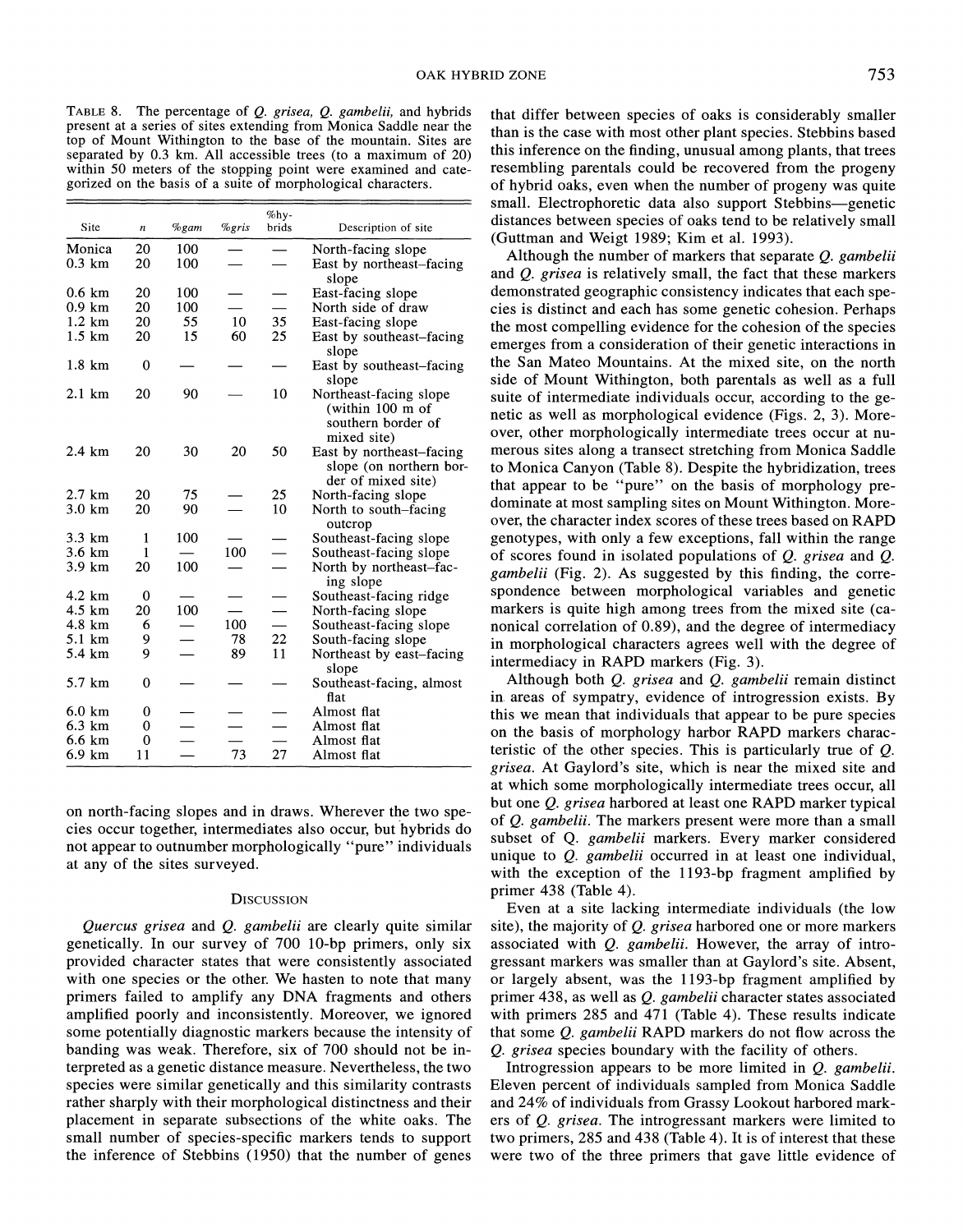**gene flow in the opposite direction. The asymmetry in gene flow between the two species may reflect the remnants of past hybridization as Q. grisea moved up the slopes of Mount Withington with the gradual drying out of the southwestern United States (Van Devender and Spaulding 1979). Alternatively, Q. grisea markers or genes closely linked to them, may be more strongly selected against in Q. gambelii, than are Q. gambelii markers in Q. grisea.** 

**Lack of evidence for extensive marker exchange between Q. gambelii and Q. grisea is consistent with studies of nuclear gene markers in other oak species (Guttman and Weigt 1989; Ducousso et al. 1993) and stands in contrast to patterns of variation in chloroplast DNA in white oaks from the eastern United States. Whittemore and Schaal (1991) reported that a cladogram derived from chloroplast DNA polymorphisms among five white oak species was concordant not with species boundaries, but with the geographical locations of the populations. They noted that the same species were well differentiated morphologically, isozymically, and with regard to a ribosomal DNA marker. The latter results, as well as the results reported here, suggest that, among white oaks, nuclear DNA is not exchanged as freely as organellar DNA.** 

**The abrupt genetic and morphological discontinuity between Q. gambelii and Q. grisea, despite areas of hybridization, indicates that selection acts to maintain coadapted complexes of alleles in the two species. Whether these alleles are spread throughout the genome, or localized in a few regions, is not clear. But it should be noted that the genetic similarity of the two taxa may reflect the long-term effects of introgression and may be an indication that the co-adapted alleles are quite localized.** 

**Although hybrid zones are often interpreted as clines (Barton and Hewitt 1985), an ever-increasing number of empirical studies describe zones in which patterns of variation do not resemble simple monotonic clines (Harrison 1986; Howard 1986; Rand and Harrison 1989; Howard and Waring 1991; Shoemaker et al. 1994). Instead, these mosaic zones are characterized by patches of pure species populations and mixed populations scattered across a zone of overlap. This broken pattern of distribution can be considered prima facie evidence for the importance of environmental gradients in determining the position, width, and maintenance of the zone (Barton and Hewitt 1985).** 

**The zone of overlap between Q. grisea and Q. gambelii in the San Mateo Mountains of New Mexico can be added to the list of mosaic hybrid zones. There is not a gradual transition from Q. gambelii to Q. grisea as one moves down the northeastern slope of Mount Withington. Rather the distribution of the two taxa and hybrids is decidedly patchy, with sites where Q. grisea predominate sometimes occurring above sites where Q. gambelli predominate (Table 8). In general, Q. grisea appear to be associated with drier sites facing the southeast and Q. gambelii appear to be associated with more mesic sites facing the northeast (Table 8). This pattern is consistent with the habitat association patterns of the two taxa outside areas of overlap and suggests that mosaicism**  within the zone of sympatry reflects mosaicism in the en**vironment.** 

**At virtually all sites where Q. grisea and Q. gambelii coexist in the San Mateo Mountains, morphologically inter-** **mediate individuals occur as well. At most sites, hybrids represent a minority of the population, but occasionally they predominate (e.g., at the mixed site in this study). Despite the varying levels of hybridization, the two taxa tend to remain distinct both within and outside areas of sympatry. The factors responsible for this genetic isolation remain unclear. Selection may play a role, but other factors, such as conspecific pollen precedence (Williams, unpubl. data), may also be important.** 

**The lines between oak species are often presumed to be quite fuzzy by the biological community, but our results suggest that oak species that hybridize in nature can remain distinct over at least part of their genomes. These results are in accord with other genetic studies of oaks (Bacilieri et al. 1993) and indicate that oaks may not represent a greater challenge to traditional concepts of species than many other plant and animal taxa that form hybrid zones with close relatives.** 

#### **ACKNOWLEDGMENTS**

**We thank R. Spellenberg and two anonymous reviewers for their insightful comments on an earlier draft of this paper. This research was supported by National Science Foundation grant BSR-9208109 to WJB and DJH.** 

### **LITERATURE CITED**

- **AAS, G. 1993. Taxonomical impact of morphological variation in Quercus robur and Q. petraea: A contribution to the hybrid controversy. Ann. Sci. For. Suppl. 1 (Paris) 50:107s-113s.**
- **AGUILAR, F. M., AND W. J. BOECKLEN. 1992. Patterns of herbivory in the Quercus grisea X Quercus gambelii species complex. Oikos 64:498-504.**
- **ANDERSON, E. 1949. Introgressive hybridization. Wiley, New York.**
- **ARNOLD, M. L. 1997. Natural hybridization and evolution. Oxford Univ. Press, Oxford.**
- **BACILIERI, R., G. ROUSSEL, AND A. Ducousso. 1993. Hybridization and mating system in a mixed stand of sessile and pedunculate oak. Ann. Sci. For. Suppl. 1 (Paris) 50:122s-127s.**
- **BARTON, N. H., AND K. S. GALE. 1993. Genetic analysis of hybrid zones. Pp. 13-45 in R. G. Harrison, ed. Hybrid zones and the evolutionary process. Oxford Univ. Press, Oxford.**
- **BARTON, N. H., AND G. M. HEWITT. 1985. Analysis of hybrid zones. Annu. Rev. Ecol. Syst. 16:113-148.**
- **BOECKLEN, W. J., AND R. SPELLENBERG. 1990. Structure of herbivore communities in two oak (Quercus spp.) hybrid zones. Oecologia 85:92-100.**
- **BUTLIN, R. 1989. Reinforcement of premating isolation. Pp. 158- 179 in D. Otte and J. A. Endler, eds. Speciation and its consequences. Sinauer, Sunderland, MA.**
- **CAIN, M. L., AND L. W. MURRAY. 1994. Non-linear regression models to estimate the size of DNA fragments. Comp. Appl. Biosci. 10:677-680.**
- **COTTAM, W. P., J. M. TUCKER, AND F S. SANTAMOUR. 1982. Oak Hybridization at the University of Utah. State Arboretum of Utah Publ. No. 1. Salt Lake City, UT.**
- **DEPAMPHILIS, C. W., AND R. WYATT. 1990. Electrophoretic confirmation of interspecific hybridization in Aesculus (Hippocastanaceae)and the genetic structure of a broad hybrid zone. Evolution 44:1295-1317.**
- **DIXON, W. J., M. B. BROWN, L. ENGELMAN, AND R. I. JENNICH, EDS. 1990. MDP Statistical software manual. Univ. of California Press, Berkeley.**
- **Ducousso, A., H. MICHAUD, AND R. LUMARET. 1993. Reproduction and gene flow in the genus Quercus L. Ann. Sci. For. Suppl. 1 (Paris) 50:91s-106s.**
- **FEDER, J. H. 1979. Natural hybridization and genetic divergence**